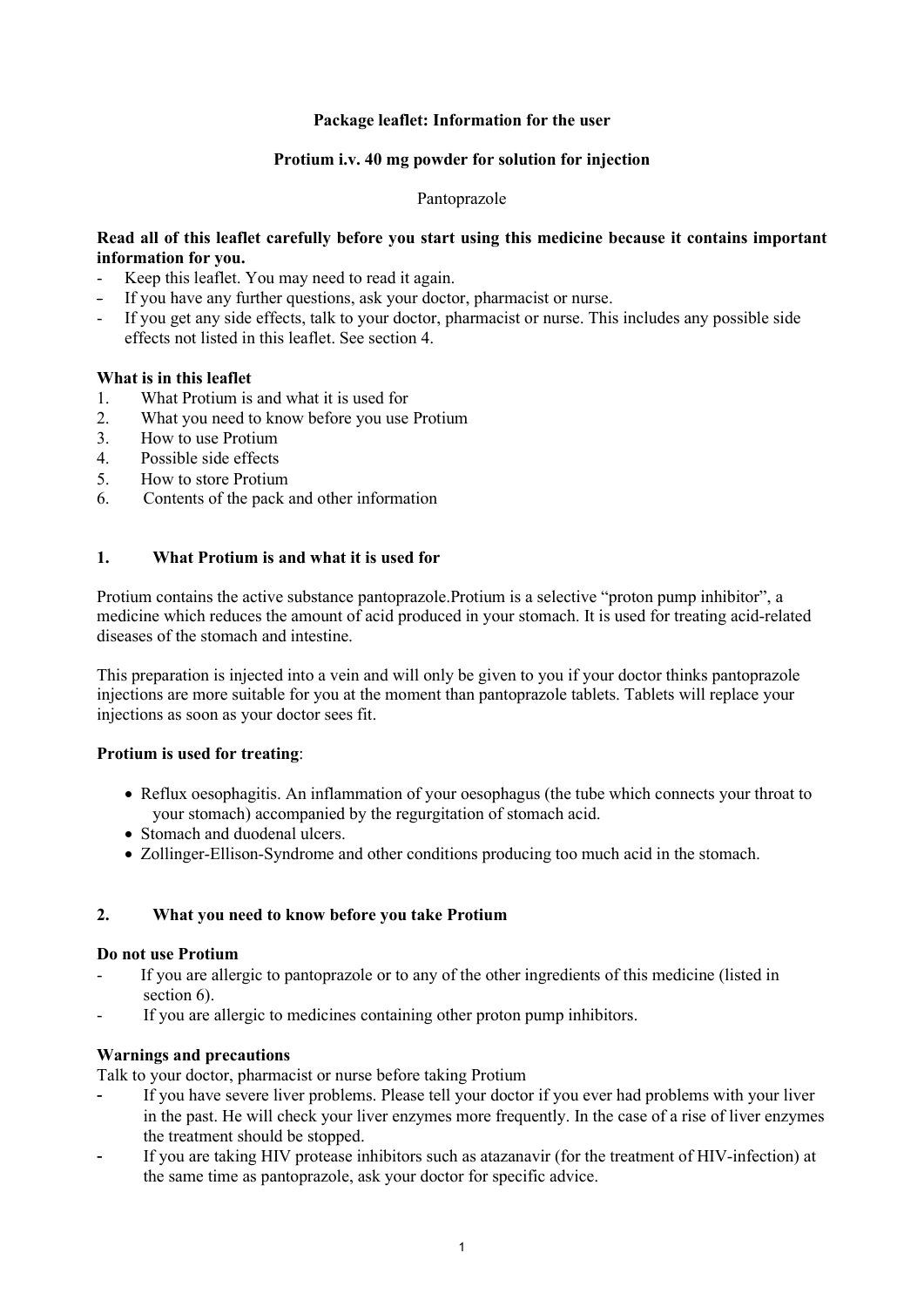- Taking a proton pump inhibitor like pantoprazole, especially over a period of more than one year, may slightly increase your risk of fracture in the hip, wrist or spine.
- Tell your doctor if you have osteoporosis or if you are taking corticosteroids (which can increase the risk of osteoporosis).
- If you are on Protium for more than three months it is possible that the levels of magnesium in your blood may fall. Low levels of magnesium can be seen as fatigue, involuntary muscle contractions, disorientation, convulsions, dizziness or increased heart rate. If you get any of these symptoms, please tell your doctor promptly. Low levels of magnesium can also lead to a reduction in potassium or calcium levels in the blood. Your doctor may decide to perform regular blood tests to monitor your levels of magnesium.
- If you have ever had a skin reaction after treatment with a medicine similar to Protium that reduces stomach acid.
- If you get a rash on your skin, especially in areas exposed to the sun tell your doctor as soon as you can, as you may need to stop your treatment with Protium. Remember to also mention any other illeffects like pain in your joints.
- If you are due to have a specific blood test (Chromogranin A).

**Tell your doctor immediately**, before or after taking this medicine, if you notice any of the following symptoms, which could be a sign of another, more serious, disease:

- an unintentional loss of weight
- vomiting, particularly if repeated
- vomiting blood; this may appear as dark coffee grounds in your vomit
- you notice blood in your stools; which may be black or tarry in appearance
- difficulty in swallowing or pain when swallowing
- you look pale and feel weak (anaemia)
- chest pain
- stomach pain

- severe and/or persistent diarrhoea, because this medicine has been associated with a small increase in infectious diarrhoea.

Your doctor may decide that you need some tests to rule out malignant disease because pantoprazole also alleviates the symptoms of cancer and could cause delay in diagnosing it. If your symptoms continue in spite of your treatment, further investigations will be considered.

#### **Children and adolescents**

Protium is not recommended for use in children as it has not been proven to work in children below 18 years of age.

#### **Other medicines and Protium**

Tell your doctor or pharmacist if you are taking, have recently taken or might take any other medicines, including medicines obtained without a prescription.

This is because Protium may influence the effectiveness of other medicines, so tell your doctor if you are taking:

- Medicines such as ketoconazole, itraconazole and posaconazole (used to treat fungal infections) or erlotinib (used for certain types of cancer) because Protium may stop these and other medicines from working properly.
- Warfarin and phenprocoumon, which affect the thickening, or thinning of the blood. You may need further checks.
- Medicines used to treat HIV-infection, such as atazanavir.
- Methotrexate (used to treat rheumatoid arthritis, psoriasis, and cancer) if you are taking methotrexate your doctor may temporarily stop your Protium treatment because pantoprazole can increase levels of methotrexate in the blood.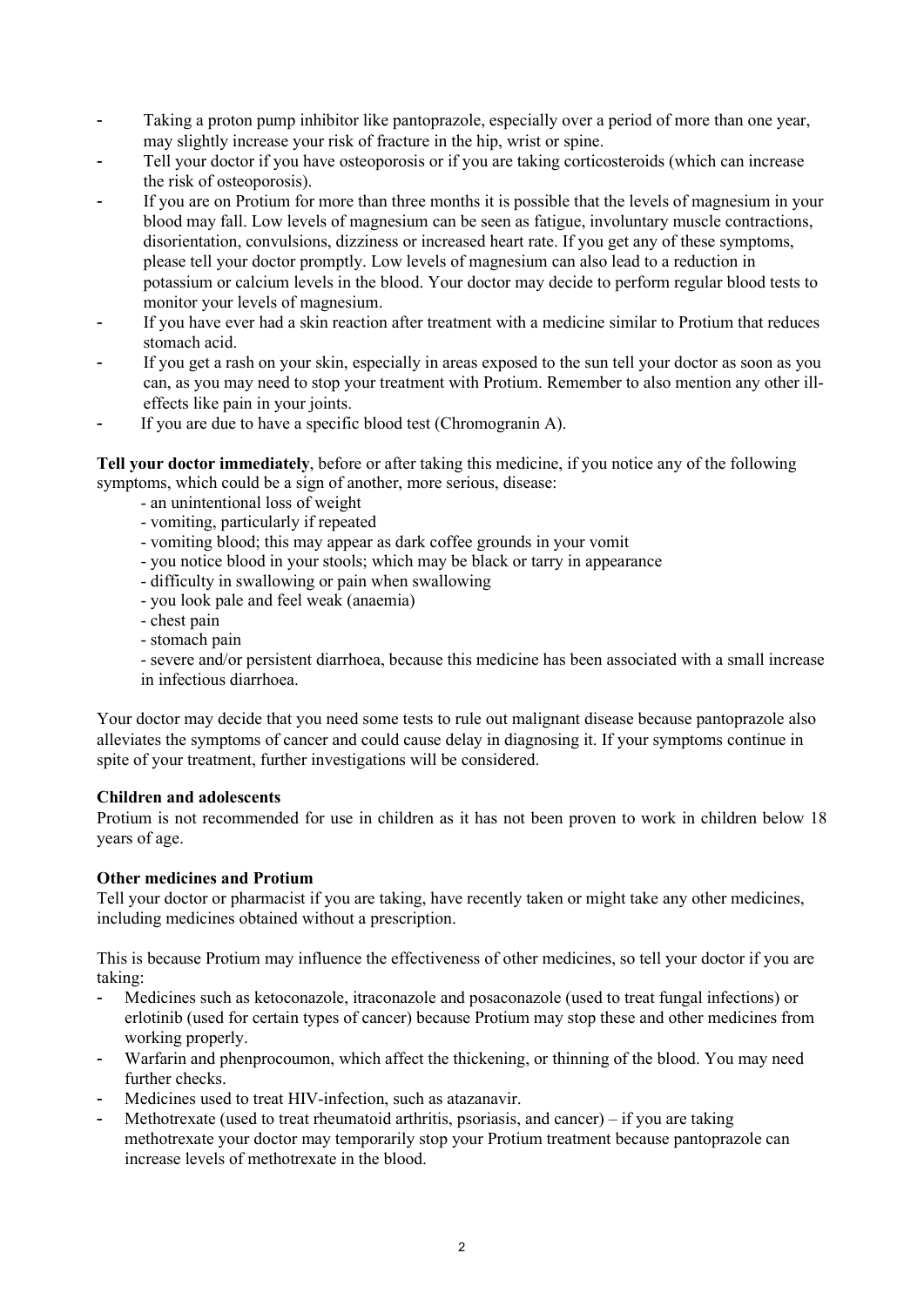- Fluvoxamine (used to treat depression and other psychiatric diseases) if you are taking fluvoxamine your doctor may reduce the dose.
- Rifampicin (used to treat infections)
- St John's wort (Hypericum perforatum) (used to treat mild depression)

# **Pregnancy and breast-feeding**

There are no adequate data from the use of pantoprazole in pregnant women. Excretion into human milk has been reported.

If you are pregnant or breast feeding, think you may be pregnant, or are planning to have a baby, ask your doctor or pharmacist for advice before taking this medicine.

You should use this medicine, only if your doctor considers the benefit for you greater than the potential risk for your unborn child or baby.

# **Driving and using machines**

Protium has no or negligible influence on the ability to drive and use machines.

If you experience side effects like dizziness or disturbed vision, you should not drive or operate machines.

#### **Important information about some of the ingredients of Protium**

This medicine contains less than 1 mmol sodium (23 mg) per vial, i.e. is essentially 'sodium- free'.

# **3. How to take Protium**

Your nurse or your doctor will administer the daily dose to you as an injection into a vein over a period of 2 - 15 minutes.

The recommended dose is:

#### **Adults**

*-For gastric ulcers, duodenal ulcers and reflux oesophagitis.* One vial (40 mg pantoprazole) a day.

# *-For the long-term treatment of Zollinger-Ellison syndrome and other conditions in which too much stomach acid is produced.*

Two vials (80 mg pantoprazole) a day.

Your doctor may later adjust the dose, depending on the amount of stomach acid you produce. If you are prescribed more than two vials (80 mg) a day, the injections will be given in two equal doses. Your doctor may prescribe a temporary dose of more than four vials (160 mg) a day. If your stomach acid level needs to be controlled rapidly, a starting dose of 160 mg (four vials) should be enough to lower the amount of stomach acid sufficiently.

#### **Patients with liver problems**

If you suffer from severe liver problems, the daily injection should be only 20 mg (half a vial).

#### **Use in children and adolescents**

These injections are not recommended for use in children and adolescents under 18 years.

#### **If you use more Protium than you should**

These doses are carefully checked by your nurse or your doctor so an overdose is extremely unlikely. There are no known symptoms of overdose.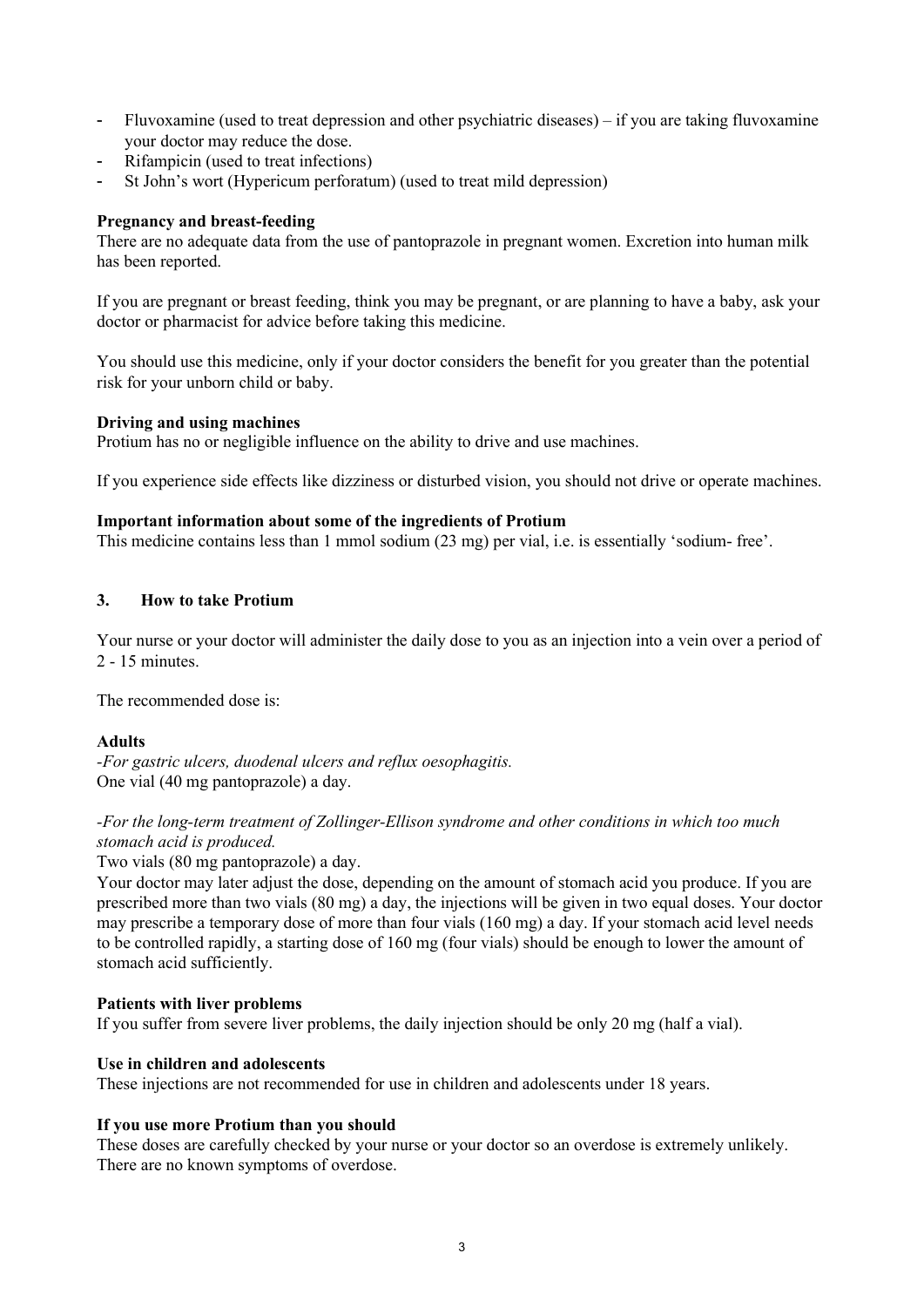If you have any further questions about the use of this medicine, ask your doctor, pharmacist or nurse.

# **4. Possible side effects**

Like all medicines, this medicine can cause side effects, although not everybody gets them.

# **If you get any of the following side effects, tell your doctor immediately**, **or contact the casualty department at your nearest hospital:**

- **- Serious allergic reactions (frequency rare:** may affect up to 1 in 1,000 people): swelling of the tongue and/or throat, difficulty in swallowing, hives (nettle rash), difficulties in breathing, allergic facial swelling (Quincke's oedema / angioedema), severe dizziness with very fast heartbeat and heavy sweating.
- **- Serious skin conditions (frequency not known:** frequency cannot be estimated from the available data): blistering of the skin and rapid deterioration of your general condition, erosion (including slight bleeding) of eyes, nose, mouth/lips or genitals (Stevens-Johnson-Syndrome, Lyell-Syndrome, Erythema multiforme), and sensitivity to light.
- **- Other serious conditions (frequency not known:** frequency cannot be estimated from the available data): yellowing of the skin or whites of the eyes (severe damage to liver cells, jaundice) or fever, rash, and enlarged kidneys sometimes with painful urination, and lower back pain (serious inflammation of the kidneys), possibly leading to kidney failure.

Other side effects are:

- **- Common** (may affect up to 1 in 10 people) Inflammation of the wall of the vein and blood clotting (thrombophlebitis) where the medicine is injected; benign polyps in the stomach.
- **Uncommon** (may affect up to 1 in 100 people) Headache; dizziness; diarrhoea; feeling sick, vomiting; bloating and flatulence (wind); constipation; dry mouth; abdominal pain and discomfort; skin rash, exanthema, eruption; itching; feeling weak, exhausted or generally unwell; sleep disorders; fracture in the hip, wrist or spine.
- **Rare** (may affect up to 1 in 1,000 people) Distortion or complete lack of the sense of taste; disturbances in vision such as blurred vision; hives; pain in the joints; muscle pains; weight changes; raised body temperature; high fever; swelling of the extremities (peripheral oedema); allergic reactions; depression; breast enlargement in males.
- - **Very Rare** (may affect up to 1 in 10,000 people) Disorientation.
- - **Not known** (frequency cannot be estimated from the available data) Hallucination, confusion (especially in patients with a history of these symptoms); decreased sodium level in blood, decreased magnesium level in blood (see section 2), feeling of tingling, prickling, pins and needles, burning sensation or numbness, rash, possibly with pain in the joints, inflammation in the large bowel, that causes persistent watery diarrhoea.

# **Side effects identified through blood tests:**

- **Uncommon** (may affect up to 1 in 100 people) an increase in liver enzymes.
- **Rare** (may affect up to 1 in 1,000 people) an increase in bilirubin; increased fat levels in blood; sharp drop in circulating granular white blood cells, associated with high fever.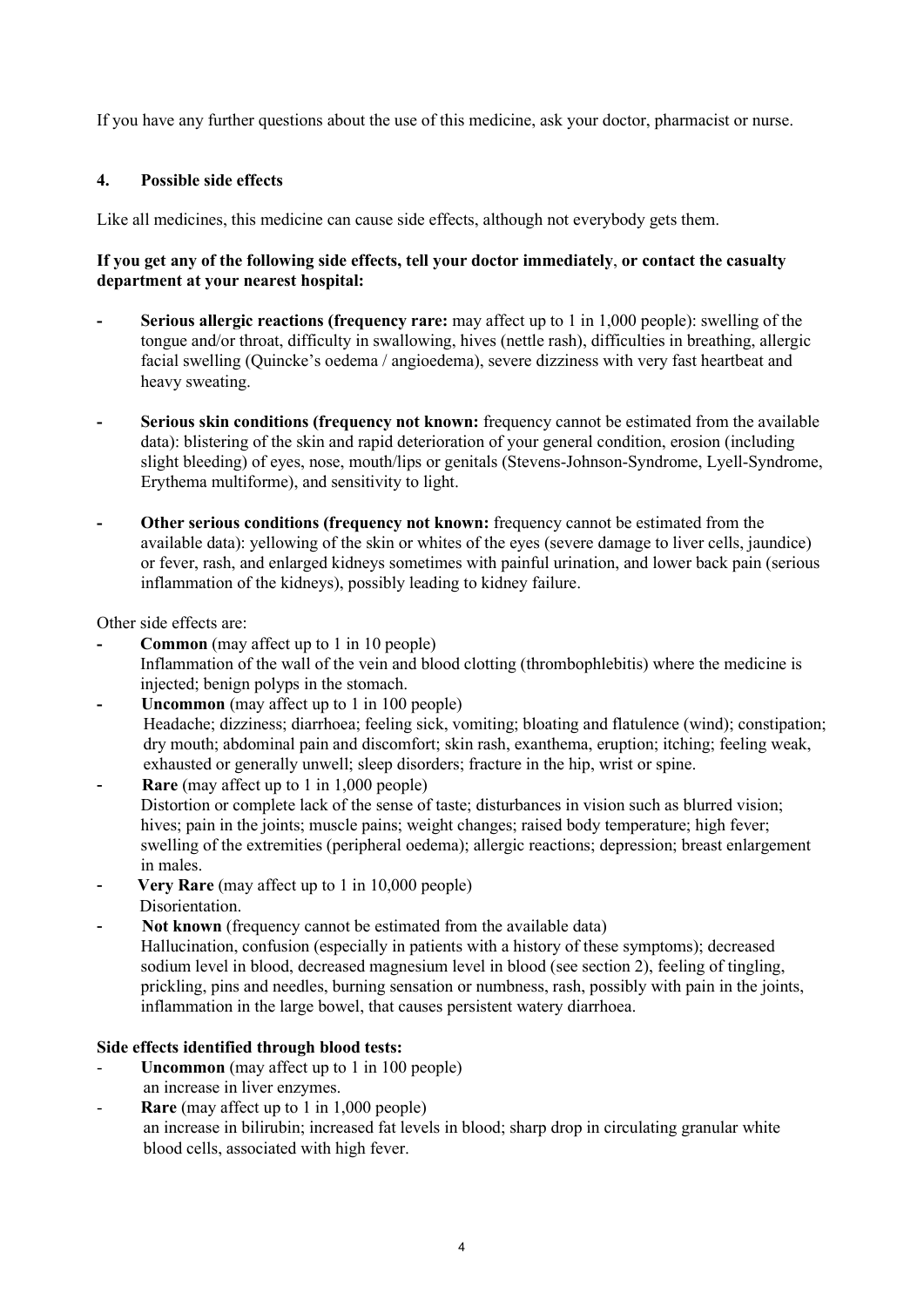# **Very Rare** (may affect up to 1 in 10,000 people)

a reduction in the number of blood platelets, which may cause you to bleed or bruise more than normal; a reduction in the number of white blood cells, which may lead to more frequent infections; coexisting abnormal reduction in the number of red and white blood cells, as well as platelets.

# **Reporting of side effects**

If you get any side effects, talk to your doctor, pharmacist or nurse. This includes any possible side effects not listed in this leaflet. You can also report side effects directly via the Yellow Card Scheme at: www.mhra.gov.uk/yellowcard. By reporting side effects you can help provide more information on the safety of this medicine.

# **5. How to store Protium**

Keep this medicine out of the sight and reach of children.

Do not use this medicine after the expiry date, which is stated on the carton and the vial after EXP. The expiry date refers to the last day of that month.

Do not store above 25 °C. Keep the vial in the outer carton in order to protect it from light.

Use the reconstituted solution within 12 hours. Use the reconstituted and diluted solution within 12 hours.

From a microbiological point of view, the product should be used immediately. If not used immediately, inuse storage times and conditions prior to use are the responsibility of the user and would normally not be longer than 12 hours at not more than 25 °C.

Do not use Protium if you notice that the visual appearance has changed (e.g. if cloudiness or precipitation is observed).

Do not throw away any medicines via wastewater or household waste. Ask your pharmacist how to throw away medicines you no longer use. These measures will help to protect the environment.

# **6. Contents of the pack and other information**

#### **What Protium contains**

- The active substance is pantoprazole. Each vial contains 40 mg of pantoprazole.
- The other ingredients are: disodium edetate and sodium hydroxide (for pH adjustment).

#### **What Protium looks like and contents of the pack**

Protium is a white to off-white powder for solution for injection. It comes in a 10 ml clear glass vial closed with an aluminium cap and grey rubber stopper containing 40 mg powder for solution for injection.

Protium is available in the following pack sizes:

Pack with 1 vial. Pack with 5 (5x1) vials. Hospital pack with 1 vial.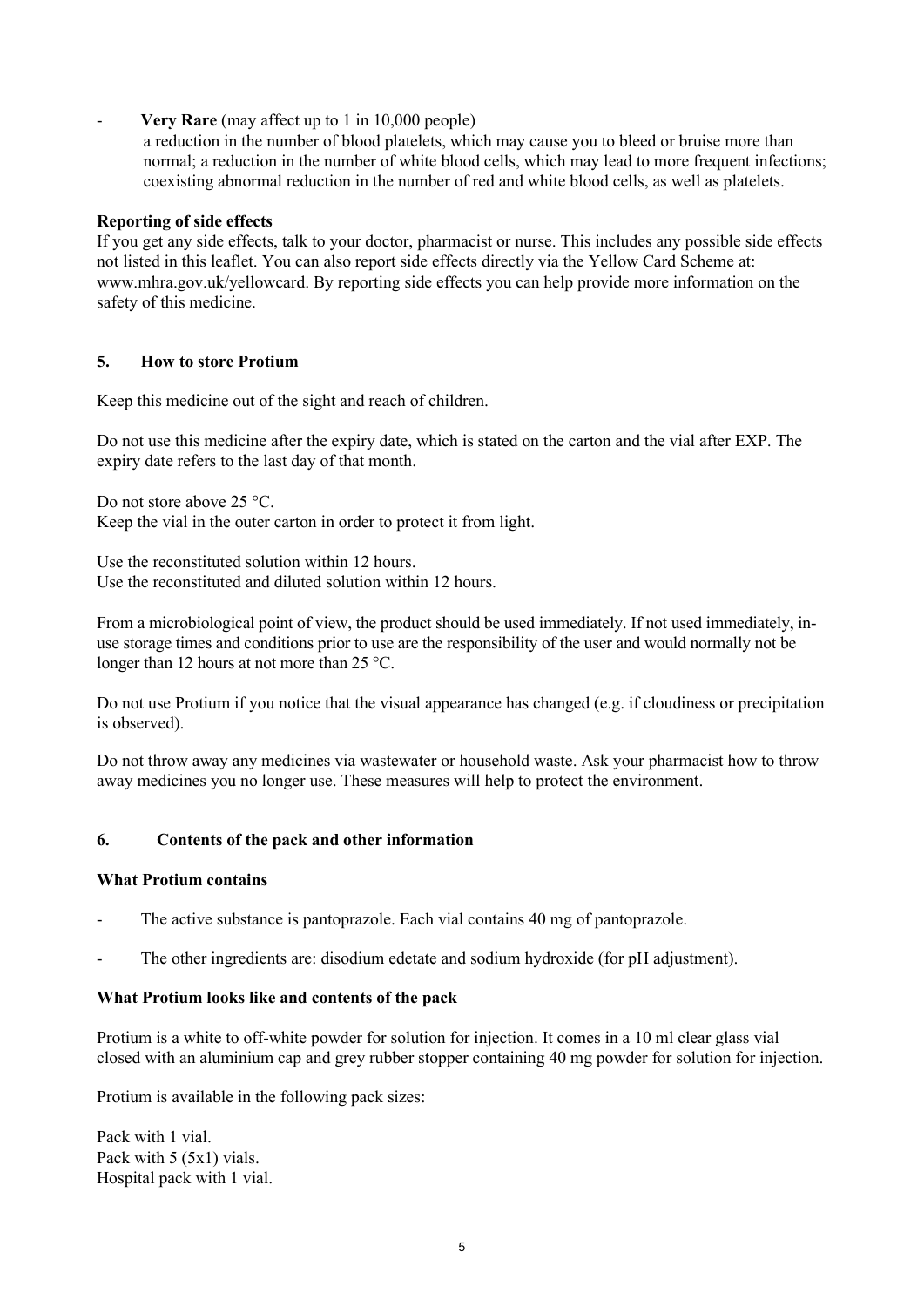Hospital pack with 5 (5x1) vials. Hospital pack with 10 (10x1) vials. Hospital pack with 20 (20x1) vials.

Not all pack sizes may be marketed.

# **Marketing Authorisation Holder**

Takeda UK Limited 1 Kingdom Street, London, W2 6BD, United Kingdom

# **Manufacturer**

Takeda GmbH Production site Singen Robert-Bosch-Straße 8 D-78224 Singen Germany

## **This medicine is authorised in the Member States of the EEA under the following names:**

| <b>Name of Member State</b> | Name of the medicinal product                       |
|-----------------------------|-----------------------------------------------------|
| Austria                     | Pantoloc 40 mg-Trockenstechampulle                  |
| Cyprus, Czech Republic,     | Controloc i.v.                                      |
| Greece, Hungary, Romania,   |                                                     |
| Slovakia,                   |                                                     |
| Denmark, Sweden             | Pantoloc                                            |
| Finland                     | SOMAC 40 mg powder for solution for injection       |
| France                      | Eupantol 40 mg poudre pour solution injectable IV   |
| Germany, Netherlands        | Pantozol i.v.                                       |
| Ireland, UK                 | Protium <i>i.v.</i>                                 |
| Italy                       | Pantorc                                             |
| Norway                      | Somac                                               |
| Poland                      | Controloc 40 mg                                     |
| Portugal                    | Pantoc IV                                           |
| Slovenia                    | Controloc 40 mg prašek za raztopino za injiciranje  |
| Spain                       | Anagastra 40 mg polvo para solución inyectable I.V. |

#### **This leaflet was last revised in 02/2020.**

# **The following information is intended for medical or healthcare professionals only:**

A ready-to-use solution is prepared by injecting 10 ml of sodium chloride 9 mg/ml (0.9 %) solution for injection into the vial containing the dry powder. This solution may either be administered directly or after mixing it with 100 ml sodium chloride 9 mg/ml (0.9 %) solution for injection or glucose 55 mg/ml (5 %) solution for injection. Glass or plastic containers should be used for dilution.

Protium should not be prepared or mixed with solvents other than those stated.